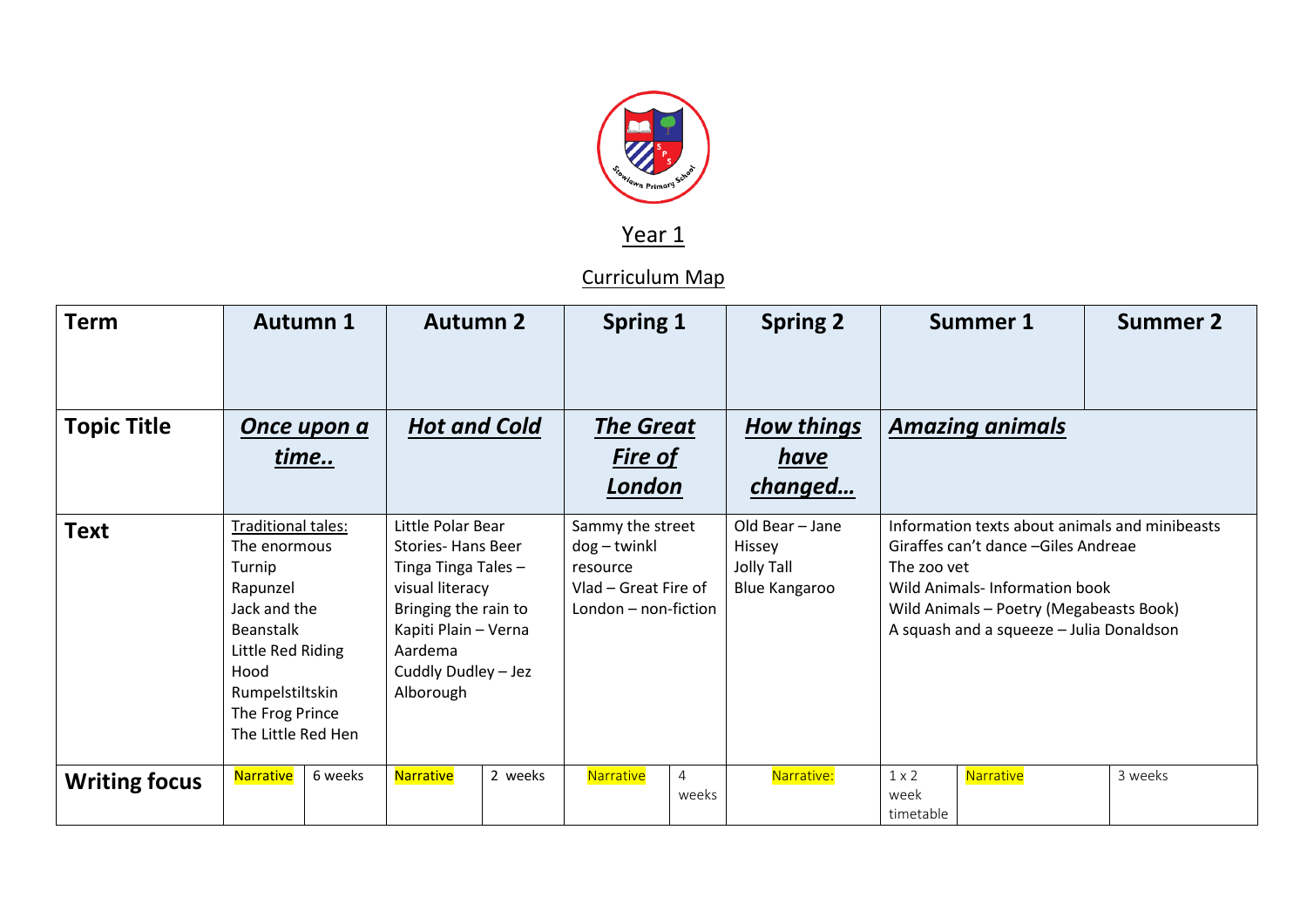|                |        |  | Information:<br>Report | 2 weeks | Information:<br>Non-<br>Chronological | week | nformation<br><b>Instructions</b> | $1 \times 2$<br>week<br>timetable | Information:<br>Recounts | 2 weeks |
|----------------|--------|--|------------------------|---------|---------------------------------------|------|-----------------------------------|-----------------------------------|--------------------------|---------|
|                |        |  |                        |         | Report<br>Report<br>(Facts/Leaflet)   |      |                                   |                                   |                          |         |
|                |        |  | Poetry                 | 1 week  | oetry                                 | week | Poetry                            | 1 week                            | Poetry                   | 1 week  |
| <b>Science</b> | Plants |  | Seasonal change        |         | Everyday materials                    |      |                                   | Animals including humans          |                          |         |

| Geography      | <b>Locational</b>      | <b>Human and Physical</b> |                             |                    | <b>Place knowledge</b>                            |                                                    |  |  |
|----------------|------------------------|---------------------------|-----------------------------|--------------------|---------------------------------------------------|----------------------------------------------------|--|--|
|                | Knowledge.             | Geography.                |                             |                    | Summer 1 study local area. To recognise human     |                                                    |  |  |
|                | Name and locate 4      | Identify seasonal and     |                             |                    | and physical features in the context of the local |                                                    |  |  |
|                | countries and capital  | daily weather patterns    |                             |                    | area using fieldwork and observational skills.    |                                                    |  |  |
|                | cities of the UK.      | in the UK.                |                             |                    | Summer 2 Understand geographical similarities and |                                                    |  |  |
|                | Use world maps to      |                           |                             |                    | difference through studying the human and         |                                                    |  |  |
|                | identify the UK in its |                           |                             |                    | physical geography of a small area of the UK,     |                                                    |  |  |
|                | position in the world. |                           |                             |                    |                                                   | (London) and of a small area in a contrasting non- |  |  |
|                |                        |                           |                             |                    | European Country. (China, Beijing. Asia)          |                                                    |  |  |
|                |                        |                           |                             |                    | <b>Geographical Skills and Fieldwork</b>          |                                                    |  |  |
|                |                        |                           |                             |                    | Use a simple picture map to move around the       |                                                    |  |  |
|                |                        |                           |                             |                    | school, use directional language such as near and |                                                    |  |  |
|                |                        |                           |                             |                    | far, up and down, left and right, forwards and    |                                                    |  |  |
|                |                        |                           |                             |                    | backwards.                                        |                                                    |  |  |
| <b>History</b> |                        |                           | <b>Events beyond living</b> | Changes within     |                                                   |                                                    |  |  |
|                |                        |                           | memory that are             | living memory.     |                                                   |                                                    |  |  |
|                |                        |                           | significant nationally      | Where appropriate, |                                                   |                                                    |  |  |
|                |                        |                           | or globally - the           | these should be    |                                                   |                                                    |  |  |
|                |                        |                           | Great Fire of               | used to reveal     |                                                   |                                                    |  |  |
|                |                        |                           | London.                     |                    |                                                   |                                                    |  |  |